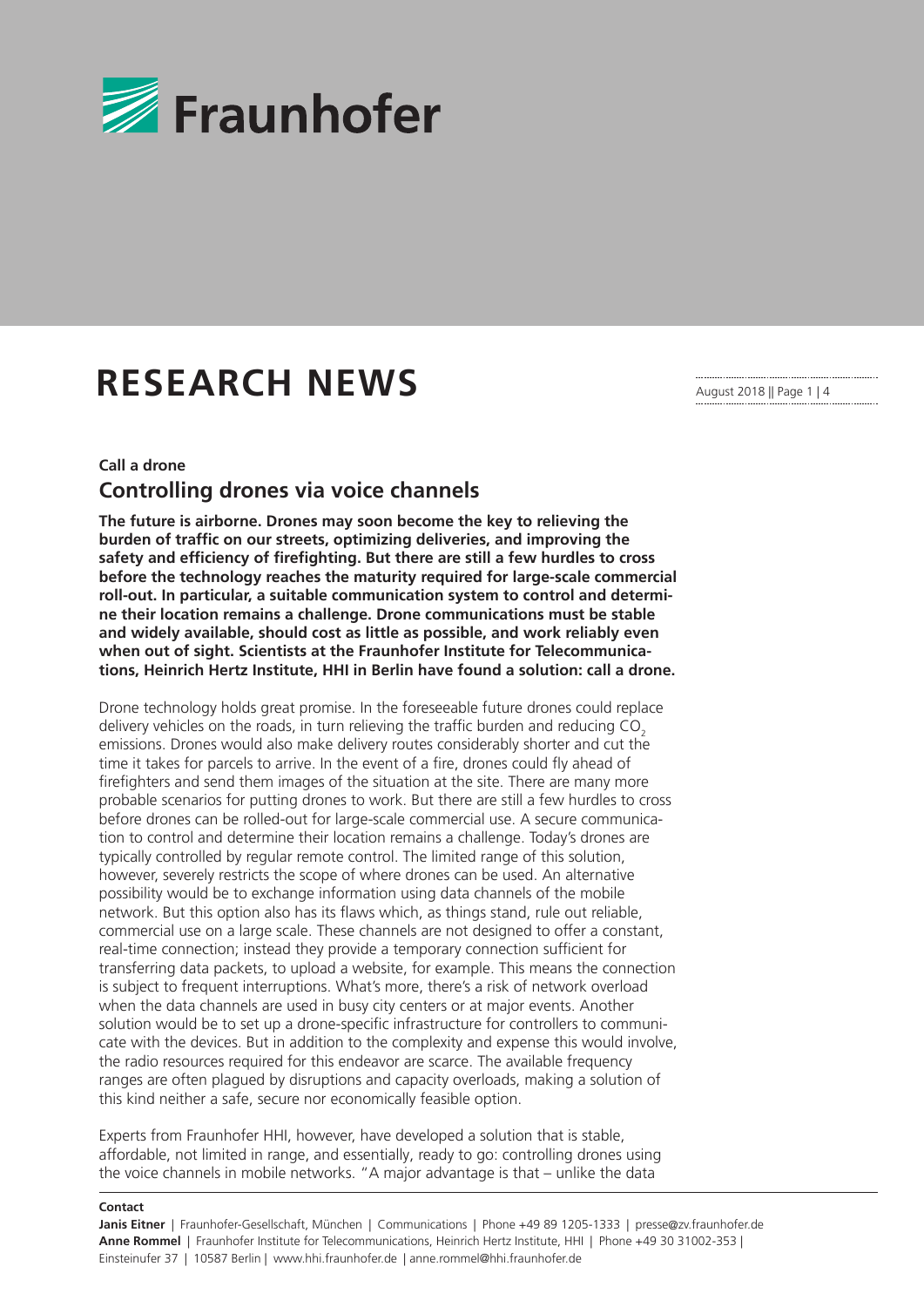

connections – the voice channels are available almost everywhere and they're highly reliable, too," explains Tom Piechotta, research associate at Fraunhofer HHI. "Even in areas where there is only a limited data connection, or even none at all, there is usually still network coverage for voice channels." An additional benefit is the near absence of any extra costs involved, because no new infrastructure or special contracts with network providers to prioritize data connections are required. A simple audio connection is all that is needed – as already exists with every prepaid sim card.

## **Global coverage**

Drone control works on the basis of two-way communication: controllers on the ground transmit commands to the device, and the device returns information on its position, altitude or battery status. "Relatively speaking, the control commands and positioning information are fairly small amounts of data, but they must nevertheless be transmitted reliably," says Piechotta. "We convert the commands into audio signals, in much the same way as modems used to. A small module on the drone then translates the audio signal back into a command. Transmitting the information in this way is extremely favorable given that it works in real-time and is highly resilient to failures and connection disruptions. Another advantage is that no new radio standards or infrastructure are required; the requisite technology is already available today – all over the world." Since the information is transmitted via standard mobile networks, a connection to the drone can be established at almost any point on earth – it's no different to making a long-distance phone call.

## **Future-proof control in real time**

But how can you control a drone when it is out of sight, perhaps even on the other side of the world? The drone's location can be visualized using an online map service such as Google Maps. Also shown on the map are the drone's position and altitude, which the device transmits in real-time. Another option is to install sensors on the drone to detect and avoid unexpected obstacles, such as other drones, helicopters, or cranes. Drones can be controlled either by an operator on the ground, or by using transmitting waypoints. The latter option is particularly appealing for applications such as parcel delivery.

"With our system we rarely come across any dead spots. If a network is down, the connection switches to another mobile communications standard, from LTE to GSM or UMTS, for example. If the connection is lost, the drone has an automatic call-back function that activates almost immediately," explains Piechotta. "Another advantage of the technology is that it's one hundred percent future-proof. Mobile communications standards come and go – but voice channels are a permanent feature. Mobile networks will always provide voice channels and, as long as this remains the case, the system we propose is a reliable and affordable alternative to conventional data connections." In other words, it's now possible to communicate with drones anywhere, at any time.

**RESEARCH NEWS**  August 2018 || Page 2 | 4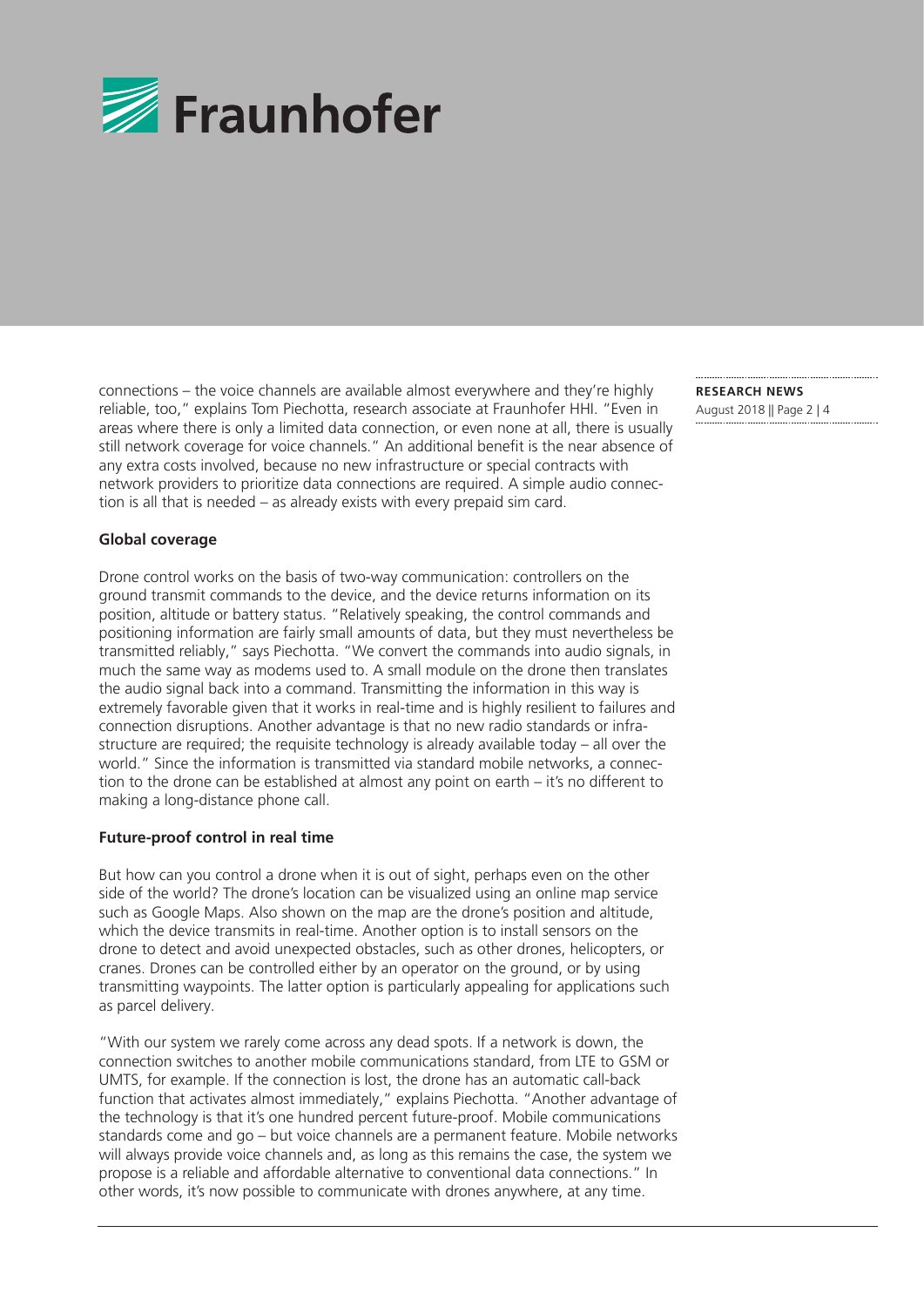



**RESEARCH NEWS**  August 2018 || Page 3 | 4

**Robust real-time control. Thanks to communication via conventional voice channels, the technology can be used immediately. © Fraunhofer HHI**



**The control module of the Fraunhofer HHI is light and compact and therefore hardly affects the energy consumption of the drone. © Fraunhofer HHI**